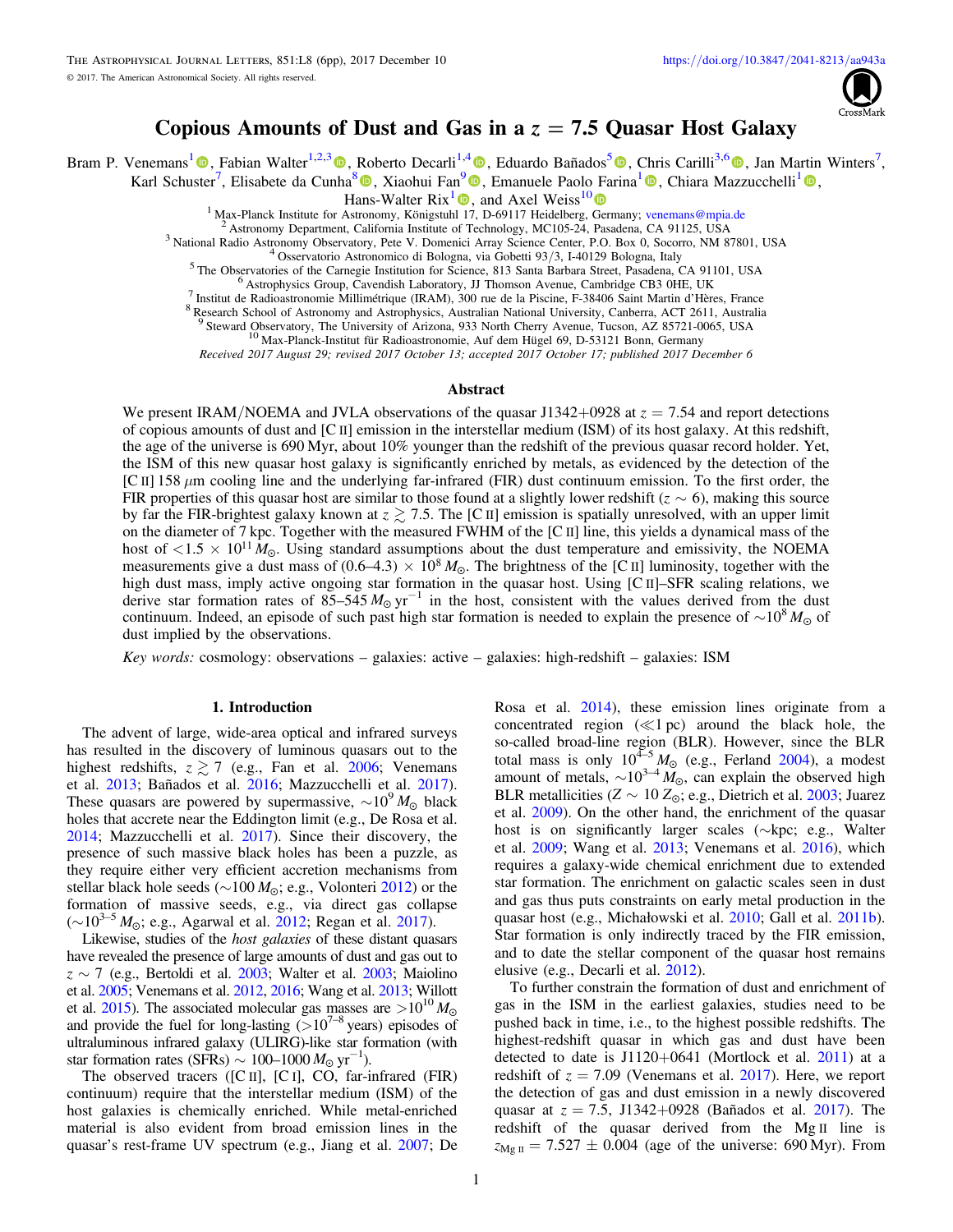<span id="page-1-0"></span>the width of the Mg II line and the strength of the continuum, Bañados et al. ([2017](#page-5-0)) estimate that the quasar is powered by accretion onto a  $7.8^{+3.3}_{-1.9} \times 10^8 M_{\odot}$  black hole. The quasar has an absolute magnitude of  $M_{1450 \text{ Å}} = -26.8$  and shares many of the physical properties seen in quasars observed at  $z \sim 6-7$ (Bañados et al. [2017](#page-5-0)).

Throughout this Letter, we adopt a concordance cosmology with  $\Omega_M = 0.3$ ,  $\Omega_{\Lambda} = 0.7$ , and  $H_0 = 70$  km s<sup>-1</sup> Mpc<sup>-1</sup>. The physical scale at  $z = 7.54$  is 5.0 kpc arcsec<sup>-1</sup>. All magnitudes are on the AB system.

# 2. Observations

# 2.1. NOEMA Observations

[C II] $_{3/2-1/2}$  158  $\mu$ m (hereafter [C II]), CO(7–6), CO(10–9),  $H<sub>2</sub>O$ , and [C I]<sub>2-1</sub> observations of J1342+0928 were performed with the IRAM NOrthern Extended Millimeter Array (NOEMA). Observations were done with the array in compact configuration, using 7–8 antennas. All of the NOEMA data have been reduced using the latest version of the GILDAS software.<sup>11</sup>

The observations were gathered between 2017 March 15 and May 21 in various visits. For the [C<sub>II</sub>] observations, the NOEMA receiver 3 (1.2 mm) was tuned to 224.121 GHz in the first execution, and to 222.500 GHz in all the other visits, in order to better encompass the line within the WideX 3.6 GHz bandwidth. The CO(10–9) line and the H<sub>2</sub>O 3(2, 1)–3(1, 2) line at rest-frequency 1162.91 GHz were observed in a single frequency setting, with NOEMA receiver 2 (2 mm) tuned to 135.495 GHz. The CO(7–6) and  $[C_1]_{2-1}$  lines were observed with the 3 mm receivers tuned to 94.587 GHz. The radio quasar 1345+125 served as amplitude and phase calibrator. Additional calibrators used in the bandpass calibration included 3C273 and 3C454.3. The star MWC 349 was used to set the absolute flux scale. Measured line fluxes and continuum flux densities in Section [3](#page-2-0) and Table 1 only include statistical errors and do not take the systematic flux calibration uncertainties of  $\sim$ 10% into account. The total integration time on-source was 13.6, 3.8, and 11.1 hr (8 antenna equivalent) in the 1 mm, 2 mm, and 3 mm bands, respectively. Imaging was performed using natural weighting, in order to maximize sensitivity. The resulting synthesized beams are  $2''/4 \times 1''/5$ ,  $3''/6 \times 2''/5$ , and  $5\degree 8 \times 3\degree 4$  and the final 1 mm, 2 mm, and 3 mm cubes reach a sensitivity of 0.47 mJy beam<sup>-1</sup>, 0.41 mJy beam<sup>-1</sup>, and 0.17 mJy beam<sup>-1</sup> per 100 km s<sup>-1</sup> channel (1- $\sigma$ ), respectively. In the 1 mm cube, both the [C II] emission and the underlying dust continuum are significantly detected (Figure 1 and Section [3](#page-2-0)), while no emission was detected in the other two cubes.

In the continuum images, an additional source is located  $\sim$ 10″ northeast of the quasar (see Figure [2](#page-2-0)) with flux densities of  $S_{223.5 \text{ GHz}} = 434 \pm 73 \,\mu\text{Jy}$ ,  $S_{135.5 \text{ GHz}} = 197 \pm 46 \,\mu\text{Jy}$ , and  $S_{95 \text{ GHz}} = 41 \pm 16 \mu \text{Jy}$ . The spectrum of this object does not show emission lines. While the redshift remains unknown, the lack of line emission in the 1 mm datacube, which covers a [C II] redshift of  $\Delta z \approx 0.1$  around that of the quasar, makes it unlikely that this source is physically associated with J1342+0928.

Table 1 Observed and Derived Properties of J1342+0928

| R.A. (J2000)                                                       | $13^{\rm h}42^{\rm m}08\degree 097$ |
|--------------------------------------------------------------------|-------------------------------------|
| Decl. (J2000)                                                      | $+09^{\circ}28'38''28$              |
| Z[C II]                                                            | $7.5413 \pm 0.0007$                 |
| $F_{\rm [C\,II]}$ (Jy km s <sup>-1</sup> )                         | $1.25 \pm 0.17$                     |
| $FWHM_{[C\,II]}$ (km s <sup>-1</sup> )                             | $383 \pm 56$                        |
| $EW_{IC\,III}(\mu m)$                                              | $1.73 \pm 0.43$                     |
| $S_{223.5 \text{ GHz}} (\mu \text{Jy})$                            | $415 \pm 73$                        |
| $S_{135.5 \text{ GHz}} (\mu \text{Jy})$                            | < 139                               |
| $S_{95 \text{ GHz}} (\mu \text{Jy})$                               | $<$ 48                              |
| $S_{41 \text{ GHz}} (\mu \text{Jy})$                               | $15.0 \pm 5.7$                      |
| $S_{1.4 \text{ GHz}} (\mu \text{Jy})$                              | $<$ 432                             |
| $F_{\text{CO}(3-2)}$ (Jy km s <sup>-1</sup> )                      | < 0.081                             |
| $F_{\text{CO}(7-6)}$ (Jy km s <sup>-1</sup> )                      | < 0.13                              |
| $F_{\text{CO}(10-9)}$ (Jy km s <sup>-1</sup> )                     | < 0.32                              |
| $F_{\rm [C\,I]}$ (Jy km s <sup>-1</sup> )                          | < 0.14                              |
| $F_{\text{H}_2\text{O},1172 \text{ GHz}}$ (Jy km s <sup>-1</sup> ) | < 0.30                              |
| $F_{\text{H}_2\text{O},1918 \text{ GHz}}$ (Jy km s <sup>-1</sup> ) | < 0.33                              |
| $L_{\rm FIR}$ $(L_{\odot})$                                        | $(0.5-1.4) \times 10^{12}$          |
| $L_{\text{TIR}}(L_{\odot})$                                        | $(0.8-2.0) \times 10^{12}$          |
| $L_{\text{[C II]}} (L_{\odot})$                                    | $(1.6 \pm 0.2) \times 10^9$         |
| $L_{\text{IC II}} (L_{\odot})$                                     | ${<}7.8 \times 10^7$                |
| $L'_{\text{CO}(3-2)}$ (K km s <sup>-1</sup> pc <sup>2</sup> )      | ${<}1.5 \times 10^{10}$             |
| $SFR$ <sub>TIR</sub> $(M_{\odot} \text{ yr}^{-1})$                 | $120 - 300$                         |
| $SFR_{[C\,II]} (M_{\odot} \, yr^{-1})$                             | 85-545                              |
| $M_d$ $(M_{\odot})$                                                | $(0.6-4.3) \times 10^8$             |
| $M_{C^+}(M_{\odot})$                                               | $4.9 \times 10^{6}$                 |
| $M_{\rm H2}~(M_{\odot})$                                           | ${<}1.2 \times 10^{10}$             |



Figure 1. NOEMA spectrum of the redshifted [C II] emission line and the underlying continuum in J1342+092, extracted from the peak pixel in the datacube. The bin size is 40 MHz, which corresponds to  $\sim$ 54 km s<sup>−1</sup>. The dotted lines indicate  $+\sigma$  and  $-\sigma$ , with  $\sigma$  being the noise in each bin. The red, solid line is a flat continuum plus Gaussian fit to the spectrum (the fit values are reported in Table 1).

# 2.2. Jansky Very Large Array (VLA) Observations

We searched for  $CO(3-2)$  emission from J1342+0928 with the VLA in 2017 April. The redshift of the source places the line at 40.4852 GHz. The data also provided a deep continuum observation at 41 GHz. A total of 9 hr (7 hr on-source), was spent using the 8 bit, 2 GHz bandwidth correlator mode for highest line sensitivity. An additional 3 hr was spent using 3 bit, 8 GHz bandwidth from 40 to 48 GHz for an additional continuum measurement.

Standard phase and amplitude calibration was performed, using  $J1331+305$  to set the absolute gain scale and bandpass, and J1347+122 to determine complex gains as a function of time. Phase stability was excellent.

<sup>11</sup> http://[www.iram.fr](http://www.iram.fr/IRAMFR/GILDAS)/IRAMFR/GILDAS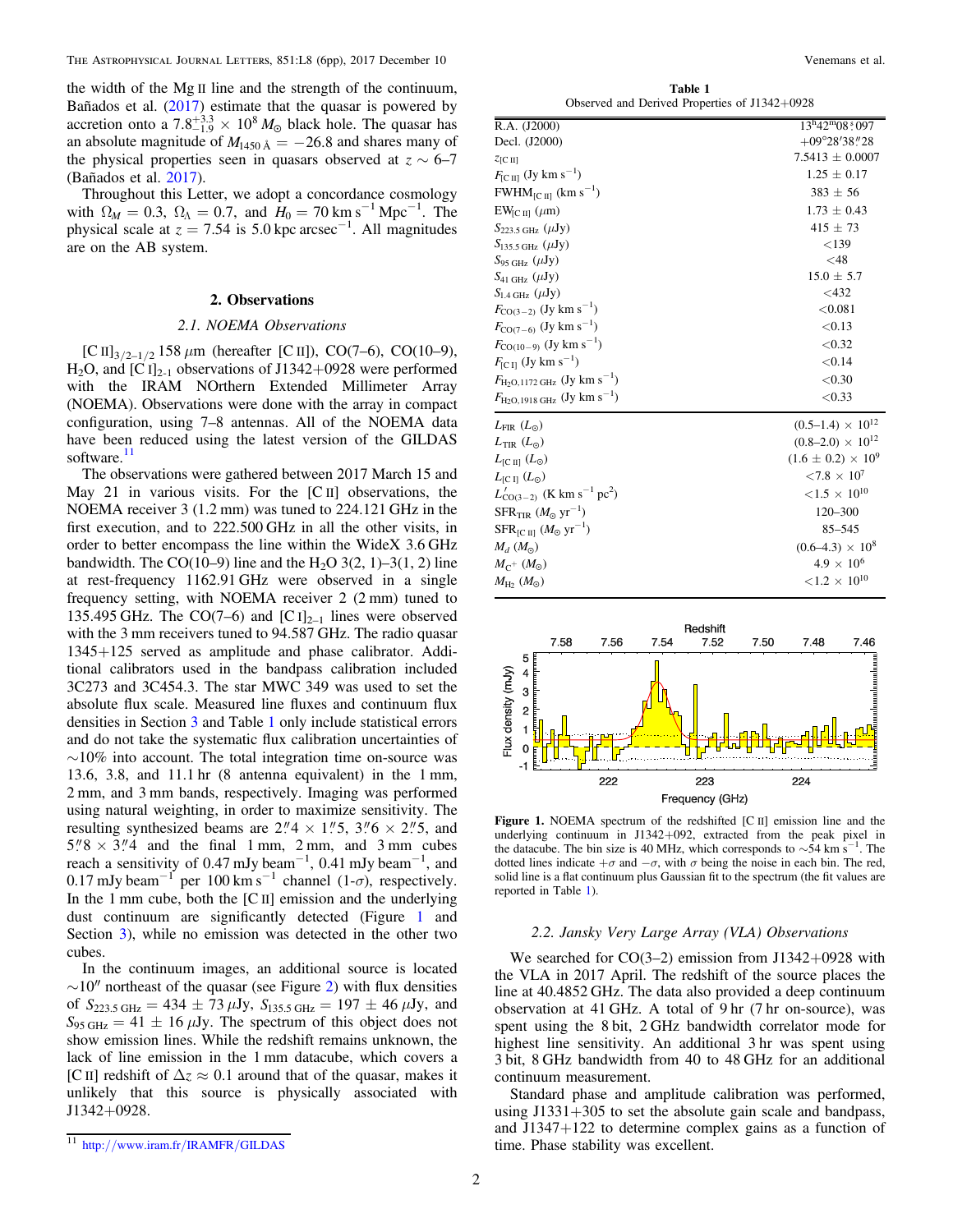<span id="page-2-0"></span>

Figure 2. Maps of the [C II] emission (left), the continuum emission at 223.5 GHz (middle), and the continuum at 41.0 GHz of J1342+0928. The [C II] map was created by averaging the continuum-subtracted datacube over  $455 \text{ km s}^{-1}$  (2.8  $\times \sigma_{\text{[CII]}}$ ). The cross indicates the near-infrared position of the quasar. The beam is overplotted in the bottom left corner of each map. The contours show the emission at levels  $-3\sigma$  and  $-2\sigma$  (dotted lines) and  $+2\sigma$ ,  $+3\sigma$ ,  $+5\sigma$ ,  $+7\sigma$ , and  $+9\sigma$  (solid lines), where the  $\sigma$  denotes the noise in the image (247  $\mu$ Jy beam<sup>-1</sup>, 73  $\mu$ Jy beam<sup>-1</sup>, and 5.7  $\mu$ Jy beam<sup>-1</sup>, respectively). The nearby millimeter continuum source (Section [2.1](#page-1-0)) can be seen toward the northeast in the middle panel.

The line data were imaged using natural weighting and smoothed to a velocity resolution of  $44.5 \text{ km s}^{-1}$ . The synthesized beam is  $2\degree 2 \times 2\degree 0$ , and the rms noise per channel was 0.10 mJy beam−<sup>1</sup> . We also created a 41.0 GHz continuum image by suitably combining all the data. The rms noise of this continuum image is 5.7  $\mu$ Jy beam<sup>-1</sup>. No line was found, but a potential continuum source is reported (Section 3.1).

# 3. The Host Galaxy of J1342+0928 at  $z = 7.5$

Our NOEMA observations reveal the gas and dust present in the host galaxy of  $J1342+0928$ . In Figure [1,](#page-1-0) we show the spectrum of the [C II] emission line and the underlying dust continuum. A summary of the measurements is given in Table [1.](#page-1-0)

# 3.1. Far-infrared Luminosity and Implied Dust Mass

The dust continuum around the redshifted [C II] emission (rest-frame wavelength of  $\sim$ 158 μm) has been detected at a signal-to-noise ratio  $(S/N) \sim 6$  and a strength of  $S_{223.5 \text{ GHz}} = 415 \pm 73 \,\mu\text{Jy}$  $S_{223.5 \text{ GHz}} = 415 \pm 73 \,\mu\text{Jy}$  $S_{223.5 \text{ GHz}} = 415 \pm 73 \,\mu\text{Jy}$  (Figures 1 and 2). The source is not resolved with the  $2.\overline{4} \times \overline{1}$ . (12.1 × 7.3 kpc<sup>2</sup>) beam. We also estimated the source size in the uv plane and derive a source radius  $\langle 0.0 \rangle$  5, which is consistent with the size measurement of the continuum image. The position of the quasar host, R.A. =  $13^{\text{h}}42^{\text{m}}08^{\text{t}}097$ ; decl. =  $+09^{\circ}28'38''28$ , is consistent with the near-infrared location of the quasar (Bañados et al. [2017](#page-5-0)). The host galaxy is not detected in continuum in the other NOEMA setups down to  $3\sigma$  continuum limits of  $S_{135.5 \text{ GHz}} < 139 \mu \text{Jy}$  and  $S_{95 \text{ GHz}} < 48 \mu \text{Jy}$ . The VLA continuum map shows a potential source  $(S_{41 \text{ GHz}} =$  $15.0 \pm 5.7 \,\mu\text{Jy beam}^{-1}$  and  $S/N \sim 2.6$ ; Figure 2), located  $\sim$ 0."7 from the [C II] emission of J1342+0928.

To compute the far-infrared (rest-frame  $42.5-122.5 \mu m$ ) and total infrared (TIR;  $8-1000 \mu m$ ) luminosities,  $L_{FIR}$  and  $L_{TIR}$ , and the dust mass  $M_d$  in J1342+0928, we follow the same procedure as outlined in Venemans et al. ([2016](#page-5-0)). In summary,

we utilize three different models to estimate dust emission: a modified black body (MBB) with a dust temperature  $T_d = 47$  K and an emissivity index of  $\beta = 1.6$  (e.g., Beelen et al. [2006](#page-5-0)) and two templates of local star-forming galaxies (Arp220 and M82) from Silva et al. ([1998](#page-5-0)). We also take the effect of the cosmic microwave background (CMB) on the dust emission into account (e.g., da Cunha et al. [2013;](#page-5-0) Venemans et al. [2016](#page-5-0)). The mass of dust is derived both by assuming an opacity index of  $\kappa_{\lambda} = 0.77 (850 \ \mu \text{m}/\lambda)^{\beta} \text{ cm}^2 \text{ g}^{-1}$  (Dunne et al. [2000](#page-5-0)) and from scaling the Arp220 and M82 templates (Silva et al. [1998](#page-5-0)). We stress that due to the unknown shape of the dust continuum, the FIR and TIR luminosities remain highly uncertain, while the SFR and dust mass we derive crucially depend on the applicability of local correlations to this high-redshift source.

Scaling the NOEMA continuum detection of  $S_{223.5 \text{ GHz}} =$  $415 \pm 73 \,\mu$ Jy to the three dust spectral energy distribution (SED) models results in luminosities of  $L_{\text{FIR}} = (0.5{\text -}1.4) \times$  $10^{12} L_{\odot}$  and  $L_{\text{TIR}} = (0.8{\text -}2.0) \times 10^{12} L_{\odot}$ . The derived dust mass is  $M_d = (0.6 - 4.3) \times 10^8 M_{\odot}$ . Applying the local scaling relation between  $L_{\text{TIR}}$  and SFR from Murphy et al. ([2011](#page-5-0)) and assuming the infrared luminosity is dominated by star formation (e.g., Leipski et al. [2014](#page-5-0)) results in an SFR of 120–300  $M_{\odot}$  yr<sup>-1</sup>. This is significantly lower than the SFR derived for some of the quasar hosts at  $z \sim 6$  (e.g., Walter et al.  $2009$ ), but very similar to the SFR in J1120+0641 at  $z = 7.1$  (Venemans et al. [2017](#page-5-0)).

#### 3.2. Tentative Radio Continuum Emission

We now look into the origin of the potential VLA continuum detection. The first possibility is that the source is spurious. The S/N is only 2.6, and as shown in Figure 2, several positive noise peaks are visible close to the location of the quasar. It is therefore plausible that the 41 GHz detection will disappear when adding more data. On the other hand, if the source is real, then the question is whether it is due to dust emission, free–free emission, or non-thermal processes, e.g., synchrotron radiation.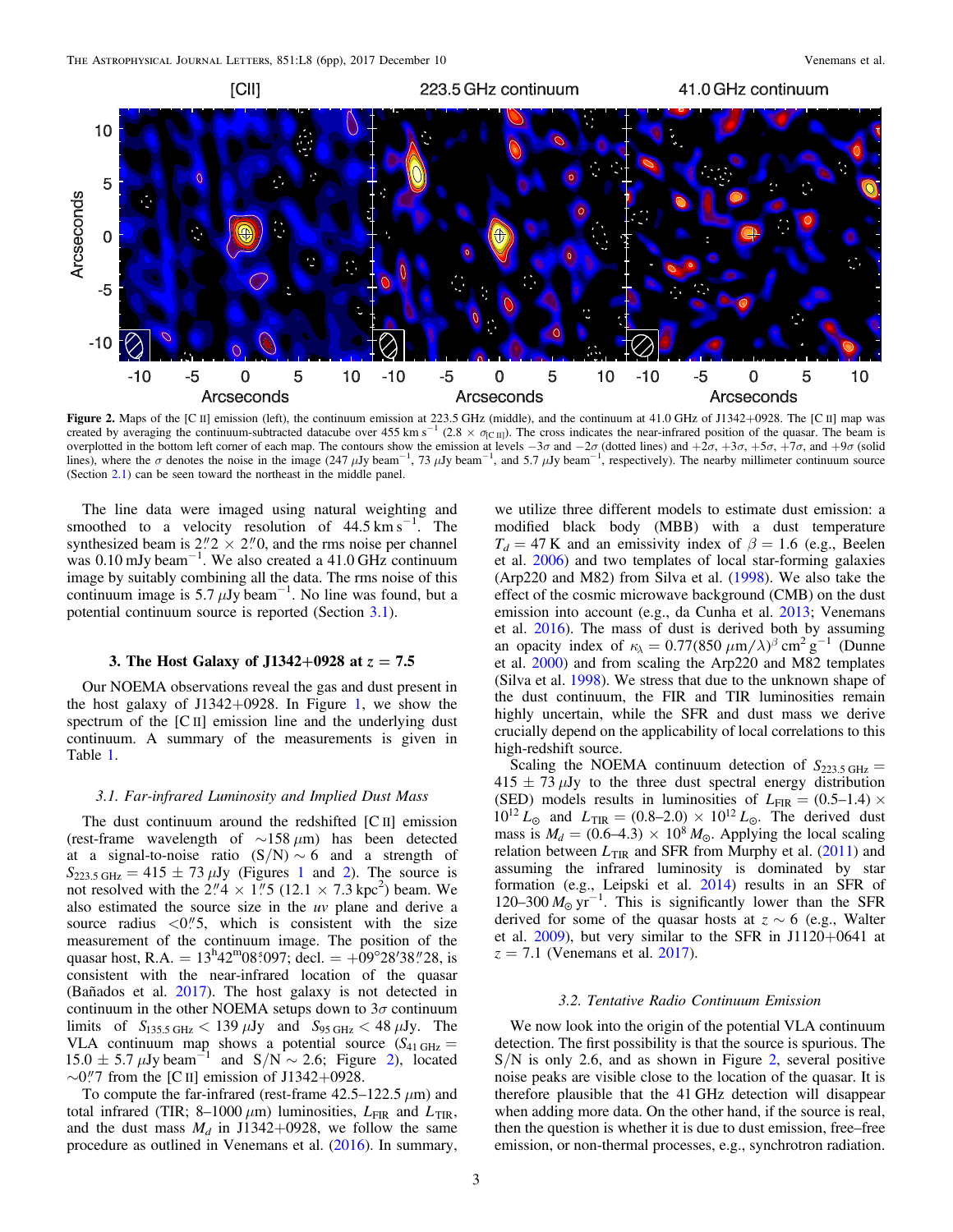<span id="page-3-0"></span>

Figure 3. Far-infrared and radio spectral energy distribution of J1342+0928. The data points from left to right represent the NOEMA 1, 2, and 3 mm observations, the tentative VLA 41.0 GHz detection, and the FIRST upper limit. Overplotted are three different dust SEDs scaled to the 1 mm detection and two power laws describing radio synchrotron radiation. The dust model with canonical values ( $T_d = 47$  K and  $\beta = 1.6$ ) agrees well with the upper limits on the continuum emission at 2 and 3 mm, but predicts a much lower continuum flux density at 41.0 GHz. A shallower  $\beta$  ( $\beta$  = 1.0) or a lower dust temperature ( $T_d = 24$  K, slightly above the CMB temperature at  $z = 7.54$ ), illustrated by the dashed and dotted lines, also predicts a 41.0 GHz flux density below that of the tentative VLA source. The upper limit in FIRST does not provide strong constraints on the slope of the radio emission.

The typical quasar dust SED, the MBB with  $T_d = 47$  K and  $\beta = 1.6$  predicts flux densities of 90, 28, and 1.5  $\mu$ Jy at 135.5, 95, and 41.0 GHz, respectively (Figure 3). The limits in the NOEMA 2 mm and 3 mm bands are consistent with these expected flux densities, but the flux density measured in the VLA image is significantly ( $\sim$ 10×) higher than expected from the dust emission. A much shallower emissivity index  $(\beta \ll 1.5)$  and/or a lower dust temperature, which would result in a higher flux density at 41 GHz, can be ruled out by the nondetections at 135.5 and 95 GHz (Figure 3). Based on the derived SFR in the host galaxy ( $\overrightarrow{SFR} = 85-545 M_{\odot} \text{ yr}^{-1}$ ; Table [1](#page-1-0)), the strength of free–free emission at 41.0 GHz is negligible  $(S_{\text{ff}} \ll 1 \,\mu\text{Jy}; \text{e.g., Yun & Carilli } 2002)$  $(S_{\text{ff}} \ll 1 \,\mu\text{Jy}; \text{e.g., Yun & Carilli } 2002)$  $(S_{\text{ff}} \ll 1 \,\mu\text{Jy}; \text{e.g., Yun & Carilli } 2002)$ . Alternatively, the flux density could be due to synchrotron radiation. We can estimate the radio loudness of the quasar using the radio-to-optical flux density ratio  $R = S_{\rm 5\,GHz, rest}/S_{\rm 4400\,\AA, rest}$  with  $S_{\rm 5\,GHz, rest}$  and  $S_{\rm 4400\,\AA, rest}$  the flux densities at rest-frame 5 GHz and 4400 Å, respectively (Kellermann et al. [1989](#page-5-0)). Assuming a radio continuum can be described by a power law  $(f_\nu \propto \nu^\alpha)$ with  $\alpha = -0.75$  (e.g., Bañados et al. [2015](#page-5-0)), we derive  $S_{\text{5 GHz,rest}} = 363 \,\mu\text{Jy}$ . Following Bañados et al. ([2015](#page-5-0)), we derive  $S_{4400 \text{ Å},\text{rest}} = 29 \,\mu\text{Jy}$  from the *WISE* W1 magnitude (W1 = 20.17). We obtain  $R = 12.4$ , making J1342+0928 a radio-loud quasar (where radio-loud is defined as  $R > 10$ ). Note that this is still consistent with the nondetection in the FIRST survey, with a  $3\sigma$  upper limit of  $S_{1.4 \text{ GHz}} < 432 \mu\text{Jy}$ , as the expected flux density for J1342+0928 is  $S_{1.4 \text{ GHz}} \approx 190 \mu \text{Jy}$ (Figure 3). Deeper imaging at radio frequencies will provide a definitive answer.

# 3.3. [C II] Luminosity

We detect the  $\lbrack$ C II] emission line in J1342+0928 in the continuum-subtracted [C II] map (Figure [2](#page-2-0)) with an  $S/N \sim 10$ . The spectrum, extracted from the peak pixel in the datacube, is shown in Figure [1.](#page-1-0) From a Gaussian fit to the line, we derive a



Figure 4. [C II]-to-FIR luminosity ratio vs. FIR luminosity. Plotted are values for starburst galaxies and active galactic nuclei (AGNs) in the local universe and at high redshift and for local ULIRGs (Maiolino et al. [2005;](#page-5-0) Walter et al. [2009;](#page-5-0) Díaz-Santos et al. [2013;](#page-5-0) Venemans et al. [2016](#page-5-0); Mazzucchelli et al. [2017](#page-5-0) and references therein). The value for J1342+0928 is plotted as a red star. The dashed line indicates the median  $L_{\text{[C II]}}/L_{\text{FIR}}$  ratio of local star-forming galaxies (Díaz-Santos et al. [2013](#page-5-0)).

redshift of  $z_{\text{[C\,\textsc{ii}]}} = 7.5413 \pm 0.0007$ , a line flux of  $F_{\text{[C\,\textsc{ii}]}} =$  $1.25 \pm 0.17 \text{ Jy km s}^{-1}$ , and a dispersion of  $\sigma_{\text{[C II]}} = 163 \pm 1.25 \pm 0.17 \text{ Jy km s}^{-1}$ . 24 km s<sup>-[1](#page-1-0)</sup> (FWHM<sub>[C II</sub>] = 383  $\pm$  56 km s<sup>-1</sup>); see Table 1. This corresponds to a [C II] luminosity in this quasar of  $L_{\text{[C II]}} =$  $(1.6 \pm 0.2) \times 10^9 L_{\odot}$ , which is roughly ∼15% brighter than J1120+0641 at  $z = 7.1$  (Venemans et al. [2017](#page-5-0)) and a factor 3–5 fainter than the most [C II] luminous quasar at  $z \sim 6$  (e.g., Maiolino et al. [2005;](#page-5-0) Wang et al. [2013](#page-5-0)).

The redshift derived from the [C II] line is higher than that derived from the UV emission lines of the quasar. The C IV and Mg II lines are blueshifted by  $6580 \pm 270$  km s<sup>-1</sup> and  $500 \pm 140$  km s<sup>-1</sup> with respect to the [C II] line. The Mg II shift is close to the mean blueshift of the Mg II line of 480 km s<sup>-1</sup> found in a sample of  $z \sim 6-7$  quasars (e.g., Venemans et al. [2016](#page-5-0)). This could indicate the presence of an outflow (e.g., Mazzucchelli et al. [2017](#page-5-0)).

We measure a rest-frame [C II] equivalent width of  $EW_{\rm [C\,II]} =$  $1.73 \pm 0.43 \,\mu$ m, which is consistent with the mean EW<sub>[C II</sub>] of local starburst galaxies (which have  $\langle EW_{\rm [C\ II]} \rangle = 1.27 \pm$  $0.53 \mu m$ ; see e.g., Díaz-Santos et al.  $2013$ ; Sargsyan et al. [2014](#page-5-0)) and higher than those of luminous  $(M_{1450} < -27)$ quasars at  $z \sim 6$  (e.g., Wang et al. [2013](#page-5-0)). The [C II]-to-FIR luminosity ratio is  $L_{\text{[C II]}}/L_{\text{FIR}} = (0.6{\text -}2.6) \times 10^{-3}$  (Figure 4), again consistent within the large uncertainties with the  $L_{\rm [C\ II]}/L_{\rm FIR}$  ratio of local star-forming galaxies that have a median  $L_{\text{[C II]}}/L_{\text{FIR}} = 2.5 \times 10^{-3}$  (e.g., Díaz-Santos et al. [2013](#page-5-0)).

We can estimate the SFR from the [C II] emission using the SFR– $L_{\text{[C II]}}$  relations for high-redshift ( $z > 0.5$ ) galaxies of De Looze et al.  $(2014)$  $(2014)$  $(2014)$ :

$$
SFR_{\text{[C II]}}/M_{\odot} \text{ yr}^{-1} = 3.0 \times 10^{-9} (L_{\text{[C II]}}/L_{\odot})^{1.18},\tag{1}
$$

with a systematic uncertainty of a factor of ~2.5. With  $L_{\text{[C II]}} =$  $(1.6 \pm 0.2) \times 10^9 L_{\odot}$  we derive SFR<sub>[C II</sub>] = 85–545  $M_{\odot}$  yr<sup>-1</sup>,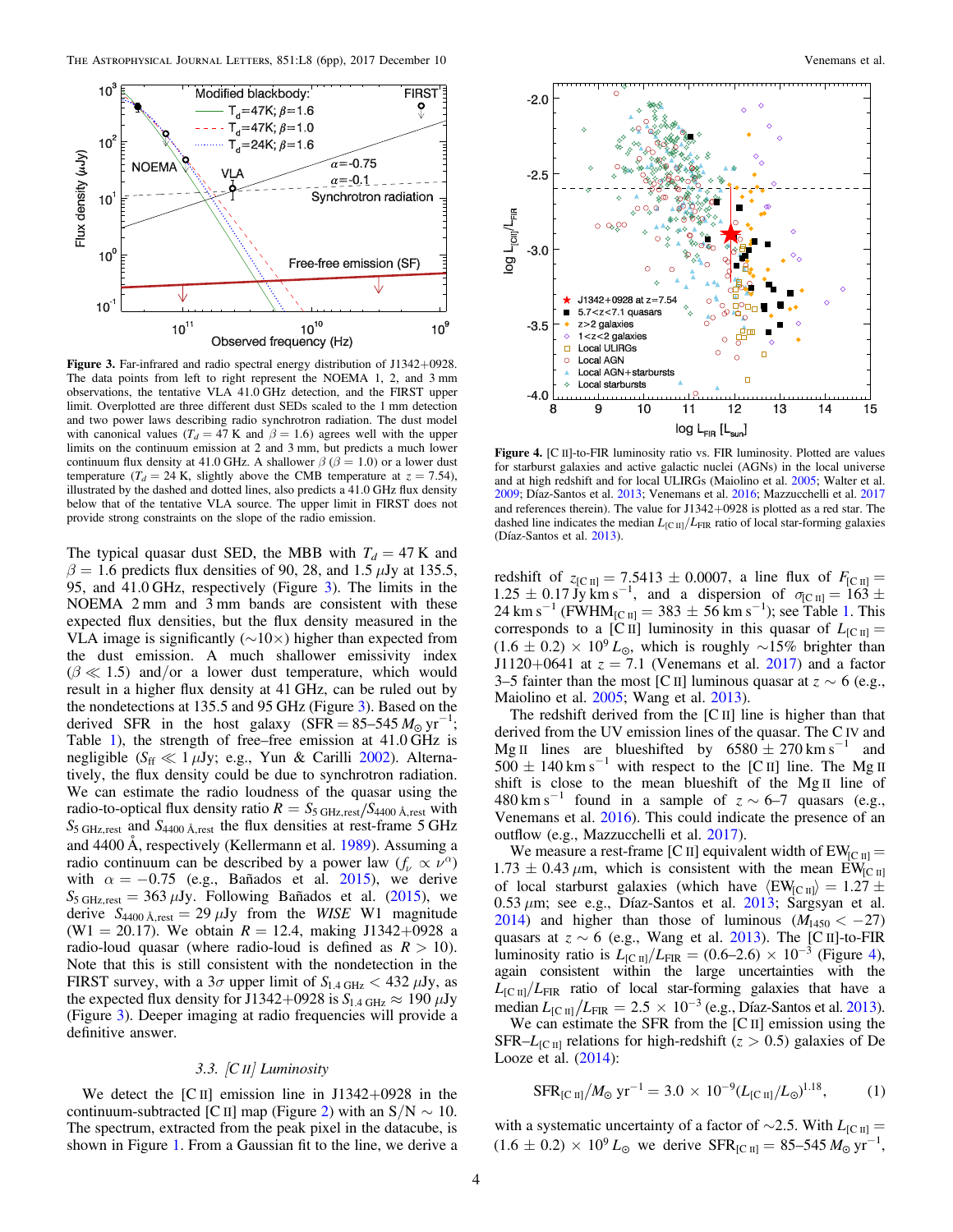which is similar to the SFR based on the TIR luminosity (Section [3.1](#page-2-0)).

The [C II] emission is not resolved in the  $2\rlap.{''}5 \times 1\rlap.{''}5$  beam (Figure [2](#page-2-0)). We fitted a 2D Gaussian to the [C II] map using the CASA task "imfit" and we derive a  $1\sigma$  upper limit on the size of  $1\degree 7 \times 1\degree 2$  (FWHM). A similar limit on the source diameter of  $D < 1$ ." O is found when fitting a 1D Gaussian to the uv data. This translates to an upper limit on the size of the [C II] emitting region of 8.4  $\times$  5.9 kpc<sup>2</sup> or a diameter of D  $\lesssim$  7 kpc. Approved observations with the Atacama Large Millimeter/ submillimeter Array (ALMA) at higher spatial resolution will put tighter constraints on the size of the host galaxy.

From the strength of the [C II] emission line, we can derive the mass of singly ionized carbon. In analogy to the formula to compute the mass of neutral carbon provided in Weiß et al. ([2005](#page-5-0)) and assuming optically thin [C II] emission, the mass of singly ionized carbon can be calculated using

$$
M_{\rm C^{+}}/M_{\odot} = Cm_{\rm C} \frac{8\pi k\nu_{0}^{2}}{hc^{3}A} Q(T_{\rm ex}) \frac{1}{4} e^{91.2/T_{\rm ex}} L'_{\rm [C\ II]}
$$
  
= 2.92 × 10<sup>-4</sup>Q(T\_{\rm ex}) \frac{1}{4} e^{91.2/T\_{\rm ex}} L'\_{\rm [C\ II]}, (2)

with C the conversion between  $pc<sup>2</sup>$  and  $cm<sup>2</sup>$ ,  $m<sub>C</sub>$  the mass of a carbon atom,  $A = 2.29 \times 10^{-6} \text{ s}^{-1}$  the Einstein coefficient (Nussbaumer & Storey [1981](#page-5-0)),  $Q(T_{ex}) = 2 + 4e^{-91.2/T_{ex}}$  the C II partition function, and  $T_{ex}$  the excitation temperature. As [C II] is emitted from the outer layers of photon-dominated region (PDR) clouds,  $T_{ex} \gtrsim 100 \text{ K}$  is a good assumption (see, e.g., Meijerink et al. [2007](#page-5-0)). Setting  $T_{ex} = 100 \text{ K}$  we derive  $M_{\rm C}$ <sup>+</sup> = 4.9 × 10<sup>6</sup>  $M_{\odot}$ . For  $T_{\rm ex}$  = 200 K (75 K), the mass would be ∼20% lower (higher).

# 3.4. Limits on the CO and  $|CI|$  Luminosity

We do not detect any of the other targeted emission lines in J1342+0928. To derive upper limits on the line fluxes, we averaged the datacubes over  $2.8 \times \sigma_{\text{[C II]}}$  (460 km s<sup>-1</sup>). We measured the following  $3\sigma$  upper limits:  $F_{\text{CO}(10-9)} < 0.32$  $Jy \text{ km s}^{-1}$ ,  $F_{\text{CO}(7-6)} < 0.13 \text{ Jy km s}^{-1}$ ,  $F_{\text{[C I]}} < 0.14 \text{ Jy km s}^{-1}$ ,  $F_{\text{CO}(3-2)} < 0.081 \text{ Jy km s}^{-1}$ , and  $F_{\text{H}_2\text{O},1172 \text{ GHz}} < 0.30 \text{ Jy km s}^{-1}$ .

The limits on the CO luminosity are  $L'_{\text{CO}(10-9)} < 5.2 \times$  $10^9$  K km s<sup>-1</sup> pc<sup>2</sup>,  $L'_{\text{CO(7-6)}} < 4.3 \times 10^9$  K km s<sup>-1</sup> pc<sup>2</sup>, and  $L'_{\text{CO}(3-2)} < 1.5 \times 10^{10} \,\text{K} \,\text{km s}^{-1} \,\text{pc}^2$ . We can estimate a limit on the molecular gas mass  $M_{\text{H}_2}$  by utilizing  $M_{\text{H}_2} = \alpha L'_{\text{CO}(1-0)}$ with  $\alpha$  the CO luminosity-to-gas mass conversion factor. Assuming the CO(3–2) emission is thermalized (e.g., Riechers et al. [2009](#page-5-0)), the CO(1–0) luminosity is given by  $L'_{\text{CO}(1-0)} = L'_{\text{CO}(3-2)}$ . Adopting  $\alpha = 0.8$  (e.g., Downes & Solomon [1998](#page-5-0)), we set an upper limit on the molecular gas mass of  $M_{\rm H} < 1.2 \times 10^{10} M_{\odot}$ .

The limiting luminosity of the [C<sub>I</sub>] line is  $L_{\text{[C I]}} < 7.8 \times$  $10<sup>7</sup> L<sub>°</sub>$ . With a measured [C II] luminosity of  $L_{\text{[C II]}} = (1.6 \pm 1)$  $(0.2) \times 10^9 L_{\odot}$  (Section [3.3](#page-3-0)), we can set a lower limit to the [C II]-to-[C I] luminosity ratio of  $L_{\text{[C II]}}/L_{\text{[C II]}}>18$ . Following Venemans et al. ([2017](#page-5-0)), we can compare this luminosity ratio to those predicted by the ISM models of Meijerink et al. ([2007](#page-5-0)). From the measured luminosity ratio we can exclude that the line emission originates from a region where the X-ray radiation from the accreting black hole is dominating the emission.

#### 3.5. Dynamical Mass Estimate

From the velocity dispersion  $\sigma$  of the [C II] emission and the radius R of the line emitting region, we can estimate a dynamical mass of the quasar host galaxy by utilizing the virial theorem:  $M_{\text{dyn}} = 3R\sigma^2/2G$  with G as the gravitational constant. Assuming that the velocity dispersion can be derived from the Gaussian fit to the  $\lbrack \text{C II} \rbrack$  emission (Figure [1](#page-1-0)), and adopting a maximum radius of the [C II] emission of  $R < 3.5$  kpc (Section [3.3](#page-3-0)), we infer a dynamical mass  $M_{\text{dyn}} < 3.2 \times 10^{10} M_{\odot}$ . If instead we assume that the [C II] emission is in a rotating disk with inclination angle i (e.g., Wang et al. [2013](#page-5-0); Willott et al. [2015](#page-5-0); Venemans et al. [2016](#page-5-0)), we derive a higher dynamical mass of  $M_{\text{dyn}} < 1.0 \times 10^{11} / \sin^2(i) M_{\odot}$ . Adopting  $i = 55^{\circ}$ , the median inclination angle of  $z \sim 6$  quasar hosts (Wang et al. [2013](#page-5-0)), the dynamical mass of J1342+0928 becomes  $M_{\text{dyn}} < 1.5 \times$  $10^{11} M_{\odot}$ , which is  $\lesssim 190 \times$  higher that of the black hole (Bañados et al. [2017](#page-5-0)). To more accurately constrain the dynamical mass, high spatially resolved observations of the [C II] emission are necessary.

#### 4. Concluding Remarks

We presented the detection of copious amounts of dust (∼10<sup>8</sup>  $\bar{M}_{\odot}$ ) and metal-enriched gas (∼5 × 10<sup>6</sup>  $M_{\odot}$  of carbon in the singly ionized phase only) in a quasar host galaxy 690 Myr after the Big Bang. The enrichment of the ISM in this source appears similar to other quasars at  $z = 6-7$  (e.g., Riechers et al. [2009;](#page-5-0) Wang et al. [2013;](#page-5-0) Venemans et al. [2016](#page-5-0)) but much higher than what is typically found in non-quasar host galaxies at these redshifts (e.g., Watson et al. [2015](#page-5-0); Pentericci et al. [2016](#page-5-0)).

We can only speculate which mechanism is responsible for the high mass in metals so early after the Big Bang. Because of the young cosmic age, asymptotic giant branch stars are thought to play only a marginal role (e.g., Morgan & Edmunds [2003;](#page-5-0) Juarez et al. [2009](#page-5-0); Gall et al. [2011a](#page-5-0)). On the other hand, type II supernovae (SNe) can produce significant amounts of dust, up to  $\sim 1 M_{\odot}$  per SN (e.g., Matsuura et al. [2015](#page-5-0)). For an initial mass function (IMF) similar to that of the Milky Way, the number of SNe is 1 per  $200 M_{\odot}$  of stars formed (e.g., Diehl et al. [2006](#page-5-0)). The implied stellar mass of  $J1342+0928$  would then be  $M_* = 2 \times 10^{10} M_{\odot}$ . Assuming a top-heavy IMF the implied stellar mass would be reduced by a factor of ∼3. In either case, such a massive stellar population should be easily detectable with the combined sensitivity, resolution, and wavelength coverage of the James Webb Space Telescope (JWST).

At these extreme redshifts, population III stars also provide a plausible enrichment mechanism. Metal-free stars with a mass  $140 < M/M_{\odot} < 260$  could have dust yield as high as  $15\% - 30\%$ (e.g., Nozawa et al. [2003](#page-5-0)). Neglecting dust destruction, one would "only" require 2 million population III stars of 200  $M_{\odot}$  to create a mass of  $10^8 M_{\odot}$  in dust, although the fast metal pollution may prevent the formation of so many population III stars (e.g., Maio et al. [2010](#page-5-0)).

The presented observations showcase how the study of quasar host galaxies at the highest redshifts can shed new light on the dawn of galaxy formation. Future ALMA and JWST observations will allow us to constrain the molecular gas mass, determine the shape of the FIR dust emission, and measure the